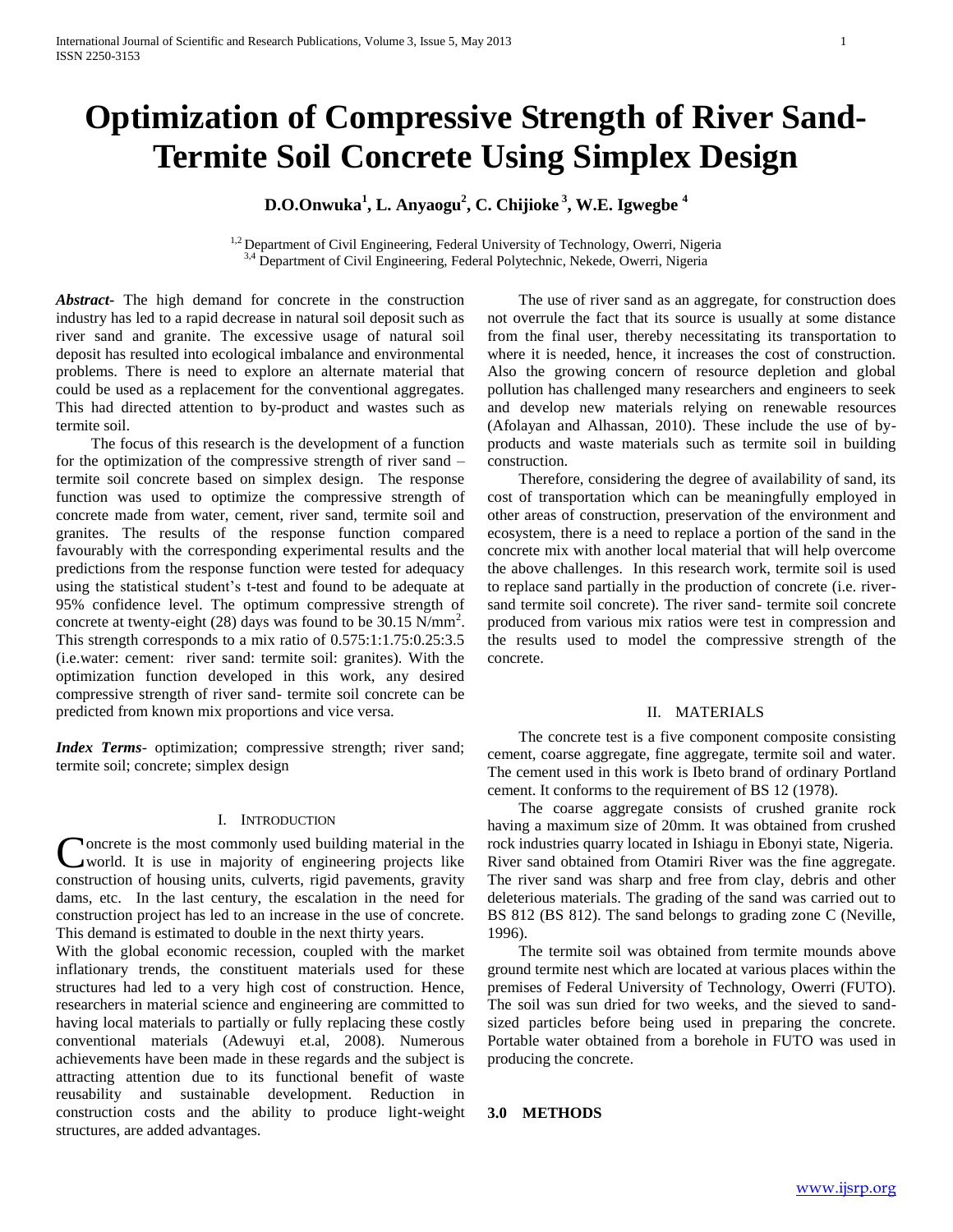International Journal of Scientific and Research Publications, Volume 3, Issue 5, May 2013 2 ISSN 2250-3153

 The objective of this work was achieved by employing Scheffe's experimental mixture equation and experimental results obtained after compression test of the concrete cubes of river sand-termite soil concrete. The simple design method was adopted in this work.

#### **3.1 SIMPLEX DESIGN**

 Simplex is a factor space or a polygon. The simplest simplex is a straight line. A straight line is a one dimensional factor space. Other factor spaces could be two dimensional (a plane), three dimensional (a tetrahedron .i.e. solids) or any other imaginary factor space, whose dimension is above three. Scheffe's factor was considered in this work for formulation of the response function. Scheffe's method of optimization is applicable to mixtures in which the desired response depends on the proportion of components present in the mixture, rather than on the quality of the mixture (Scheffe, 1958). River sand-termite soil concrete is a five-component mixture consisting of water, cement, river sand, termite soil and crushed granite rock. This was analyzed using four-dimensional simplex lattice. The fourdimensional simplex lattice factor space is shown in fig 1 below:





According to Scheffe (1958), for a five-component mixture such as like river sand-termite soil concrete, the proportion,  $X_i$  of the i<sup>th</sup> component of the mixture must satisfy the following constraint:

$$
X_i \geq 0 \qquad (i = 1, 2, 3, 4, 5) \tag{1}
$$

 And the sum of all proportions of the constituents of the five-component of river sand-termite soil concrete must be equal to unity, i.e.

$$
\sum_{i=1}^{3} X_i = 1 \tag{2}
$$

 For the five- component river sand-termite soil concrete,  $X_1 + X_2 + X_3 + X_4 + X_5 = 1$ (3)

 The response sought or the performance criterion of interest (i.e. compressive strength of the river sand-termite soil concrete) is presented using a polynomial function of pseudo components. According to Onwuka et al (2011), the equation of response represented by a polynomial function is given by Eqn(4):

$$
Y = b_o + \sum b_i X_i + \sum b_{ij} X_i X_j + \sum b_{ijk} X_i X_j X_k + \dots + e
$$
  
where; (4)

 $b_i$ ,  $b_{ij}$ ,  $b_{ijk}$  are constants;  $X_i$ ,  $X_j$ ,  $X_k$  are pseudo components and e is the random error term which represents the combined effect of all variables not included in the model.

 The number of coefficients, k, of the polynomial, is determined using Eqn(5).  $\ell = 1$ 

$$
k = \frac{(q+m-1)!}{(q-1)! * m!}
$$
 (5)

q is the number of components of the mixture, and, m is the degree of the polynomial.

 For the five pseudo component mixture with two degrees of reaction, the number of coefficients is fifteen. The equation of the response, Y, for the five-pseudo component mixture is given as:

$$
Y = b_o + \sum b_i X_i + \sum b_{ij} X_i X_{j + \dots + e}
$$
  
where  $0 \le i \le j \le 5$  (6)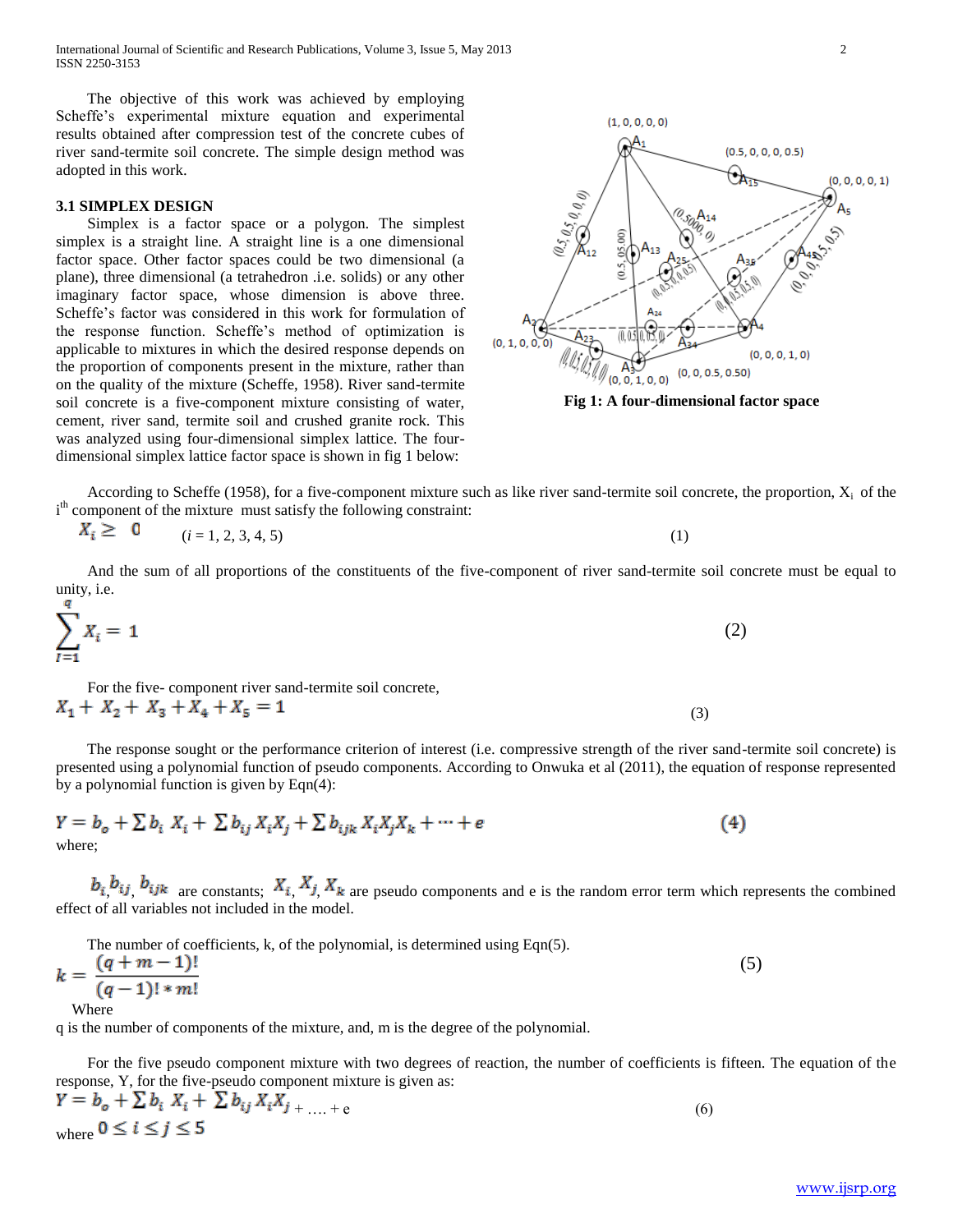International Journal of Scientific and Research Publications, Volume 3, Issue 5, May 2013 3 ISSN 2250-3153

Expanding Eqn(6) by substituting the values of 'T and 'j' yields Eqn(7)  
\n
$$
Y = b_0 + b_1 X_1 + b_2 X_2 + b_3 X_3 + b_4 X_4 + b_5 X_5 + b_{12} X_1 X_2 + b_{13} X_1 X_3 + b_{14} X_1 X_4 + b_{15} X_1 X_5 + b_{23} X_2 X_3 + b_{24} X_2 X_4 + b_{25} X_2 X_5 + b_{34} X_3 X_4 + b_{35} X_3 X_5 + b_{45} X_4 X_5 + b_{11} X_1^2 + b_{22} X_2^2 + b_{33} X_3^2 + b_{44} X_4^2 + b_{55} X_5^2
$$

Multiplying Eqn(3) by 
$$
b_o
$$
 yields Eqn (8)  
\n
$$
b_0X_1 + b_0X_2 + b_0X_3 + b_0X_4 + b_0X_5 = b_0
$$
\n(8)

Multiplying Eqn(3) successively by  $X_1, X_2, X_3, X_4$  and  $X_5$  and rearranging the products, gives Eqn(9). Substituting Eqns (8) and (9) into Eqn (7) and simplifying the result, gives Eqn (10) (9)

$$
Y = \beta_1 X_1 + \beta_2 X_2 + \beta_3 X_3 + \beta_4 X_4 + \beta_5 X_5 + \beta_{12} X_1 X_2 + \beta_{13} X_1 X_3 + \beta_{14} X_1 X_4 + \beta_{15} X_1 X_5 + \beta_{23} X_2 X_3 + \beta_{24} X_2 X_4 + \beta_{25} X_2 X_5 + \beta_{34} X_3 X_4 + \beta_{35} X_3 X_5 + \beta_{45} X_4 X_5
$$
\n(10)

where

And

 $\beta_i$  and  $X_i$  are the coefficient of the response equation and pseudo components of the mix respectively. The coefficients  $\beta_i$  and  $\beta_{ij}$  are defined as follows:

$$
\begin{aligned}\n\beta_i &= b_0 + b_i + b_{ii} \\
\beta_{ij} &= b_{ij} - b_{ii} - b_{jj}\n\end{aligned}\n\tag{11}
$$

Eqn(5) can be represented in the form:

$$
Y = \sum_{i=1}^{S} \beta_i X_i + \sum_{i \le j \le 5}^{S} \beta_{ij} X_i X_j
$$
 (12)

If the response function is represented by Y, the response function for the pure component,  $\dot{l}$ , and that of binary mixture components, ij are  $Y_i$  and  $Y_{ij}$  respectively.

# **3.1.1 DETERMINATION OF THE COEFFICIENTS OF THE POLYNOMIAL FUNCTION**

If the response function is represented by Y, the response function for the pure component,  $\vec{l}$ , and that of binary mixture components,  $\boldsymbol{i} \boldsymbol{j}$ , are  $\boldsymbol{Y}_i$  and  $\boldsymbol{Y}_{ij}$  respectively, then,

$$
Y_{i} = \sum_{i=1}^{5} \beta_{i} X_{i}
$$
  
And  

$$
Y_{ij} = \sum_{i=1}^{5} \beta_{i} X_{i} + \sum_{i \leq j \leq 5}^{5} \beta_{ij} X_{i} X_{j}
$$
 (14)

The substitution of the values of the pseudo components  $X_1, X_2, X_3, X_4$  and  $X_5$  at the i<sup>th</sup> poion the lattice into Eqn (13), yields  $Eqn(15)$ 

 $Y_i = \beta_i$  $(15)$ And the substitution of the pseudo components  $X_1, X_2, X_3, X_4$  and  $X_5$  at the point  $\mathcal{U}_1$ , into Eqn (14), yields Eqn (16)

 $\lambda$ 

(7)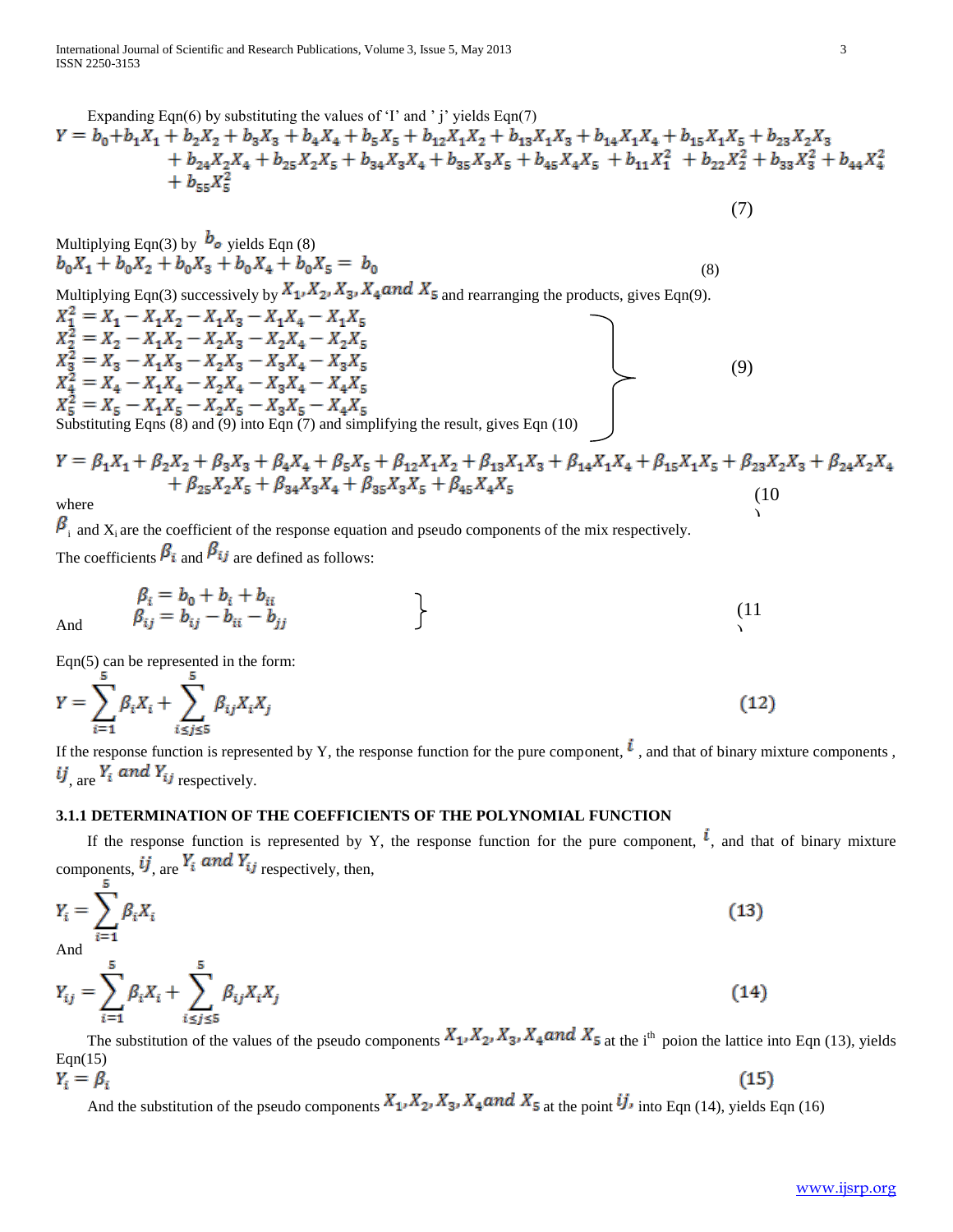International Journal of Scientific and Research Publications, Volume 3, Issue 5, May 2013 4 ISSN 2250-3153

$$
Y_{ij} = \frac{1}{2}\beta_i + \frac{1}{2}\beta_j + \frac{1}{4}\beta_{ij}
$$
\n(16)

Rearrangement of Eqns (15) and (16) gives:

$$
\beta_i = Y_i
$$
  
\n
$$
\beta_{ij} = 4Y_{ij} - 2Y_i - 2Y_j
$$
\n(17)

Let  $n_i = Y_i$  and  $n_{ij} = Y_{ij}$ , hence, Eqns (17) and (18) will be:  $R = n$ 

$$
\beta_{ij} = 4n_{ij} - 2n_i - 2n_j \tag{20}
$$

Substituting Eqns(19) and (20) into Eqn(10) and simplifying further, gives

$$
Y = n_1 X_1 (2X_1 - 1) + n_2 X_2 (2X_2 - 1) + n_3 X_3 (2X_3 - 1) + n_4 X_4 (2X_4 - 1) + n_5 X_5 (2X_5 - 1) + 4n_{12} X_1 X_2
$$
  
+ 4n<sub>13</sub>X<sub>1</sub>X<sub>3</sub> + 4n<sub>14</sub>X<sub>1</sub>X<sub>4</sub> + 4n<sub>15</sub>X<sub>1</sub>X<sub>5</sub> + 4n<sub>23</sub>X<sub>2</sub>X<sub>3</sub> + 4n<sub>24</sub>X<sub>2</sub>X<sub>4</sub> + 4n<sub>25</sub>X<sub>2</sub>X<sub>5</sub> + 4n<sub>34</sub>X<sub>3</sub>X<sub>4</sub>  
+ 4n<sub>35</sub>X<sub>3</sub>X<sub>5</sub> + 4n<sub>45</sub>X<sub>4</sub>X<sub>5</sub> (21)

 Eqn(21) is the response function for optimization of river sand-termite soil concrete consisting of five components. The terms  $n_i$  and  $n_{ij}$  are the responses (i.e. compressive strengths) at the points **i** and **i***j*. The values of these responses are determined by carrying out laboratory tests.

## **3.1.2 CONCRETE MIX RATIOS**

 Five mixed ratios (real and pseudo) that defined the vertices of the four-dimensional simplex lattice used in this study are shown in Table 1

| points    | Real Mix ratios |        |              |        |              |           | <b>Pseudo Mix ratios</b> |           |           |           |
|-----------|-----------------|--------|--------------|--------|--------------|-----------|--------------------------|-----------|-----------|-----------|
|           | Water           | Cement | $R/s$ and    | T/soi1 | Granite      | Water     | Cement                   | $R$ /sand | $T/s$ oil | Granite   |
|           | Ю.              | ده.    | $\mathbf{D}$ | $S_4$  | $\mathbf{D}$ | $\Lambda$ | $X_{2}$                  | $X_{3}$   | $X_4$     | $\Lambda$ |
| N.        | 0.500           | 1.0    | l.42         | 0.08   | 2.50         | 1.0       | 0.0                      | 0.0       | 0.0       | 0.0       |
| $\rm N_2$ | 0.550           | 1.0    | 0.80         | 0.20   | 3.00         | 0.0       | 1.0                      | 0.0       | 0.0       | 0.0       |
| $N_3$     | 0.600           | 1.0    | . 70         | 0.30   | 4.00         | 0.0       | 0.0                      | 1.0       | 0.0       | 0.0       |
| $\rm N_4$ | 0.450           | 1.0    | .60          | 0.40   | 4.25         | 0.0       | 0.0                      | 0.0       | 1.0       | 0.0       |
| $\rm N_5$ | 0.650           | 1.0    | .80          | 0.60   | 3.50         | 0.0       | 0.0                      | 0.0       | 0.0       | $1.0\,$   |

**Legend**: R/sand= River sand and T/soil = Termite soil

 According to Osadebe, et.al (2008) the actual mix ratios relate with pseudo mix ratios in defined by the following equation:  ${S} = [A]{X}$  (22)

where S, A and X represent the real mix ratio, coefficient of relation matrix, and pseudo mix ratio respectively. According to Osadebe et.al(2008), matrix A can be taken to be the transpose of the first five real mix ratios shown in table 1, and this resulted to matrix A:

|  |  | $[A] = \begin{bmatrix} 0.50 & 0.55 & 0.60 & 0.45 & 0.65 \\ 1 & 1 & 1 & 1 & 1 \\ 1.42 & 1.8 & 1.7 & 1.6 & 1.8 \\ 0.08 & 0.2 & 0.3 & 0.4 & 0.6 \\ 2.5 & 3.0 & 4.0 & 4.25 & 3.5 \end{bmatrix}$ |
|--|--|---------------------------------------------------------------------------------------------------------------------------------------------------------------------------------------------|
|  |  |                                                                                                                                                                                             |
|  |  |                                                                                                                                                                                             |
|  |  |                                                                                                                                                                                             |

 The five real and pseudo mix ratios in Table 1 corresponds to points of observations,  $N_1$ ,  $N_2$ ,  $N_3$ ,  $N_4$ ,  $N_5$  located at the five vertices of the four-dimensional simplex lattice. For a (5, 2) simplex design, ten other point observations are needed to add up to the first five to get a total of fifteen observations needed for the development of the response function. The remaining ten points are located at the mid points of the lines joining the five vertices. On successive substitution of these ten pseudo mix ratios into Eqn(22), the real mix ratios corresponding to the pseudo ones, were obtained. Their values are shown in Table 2.

 $(19)$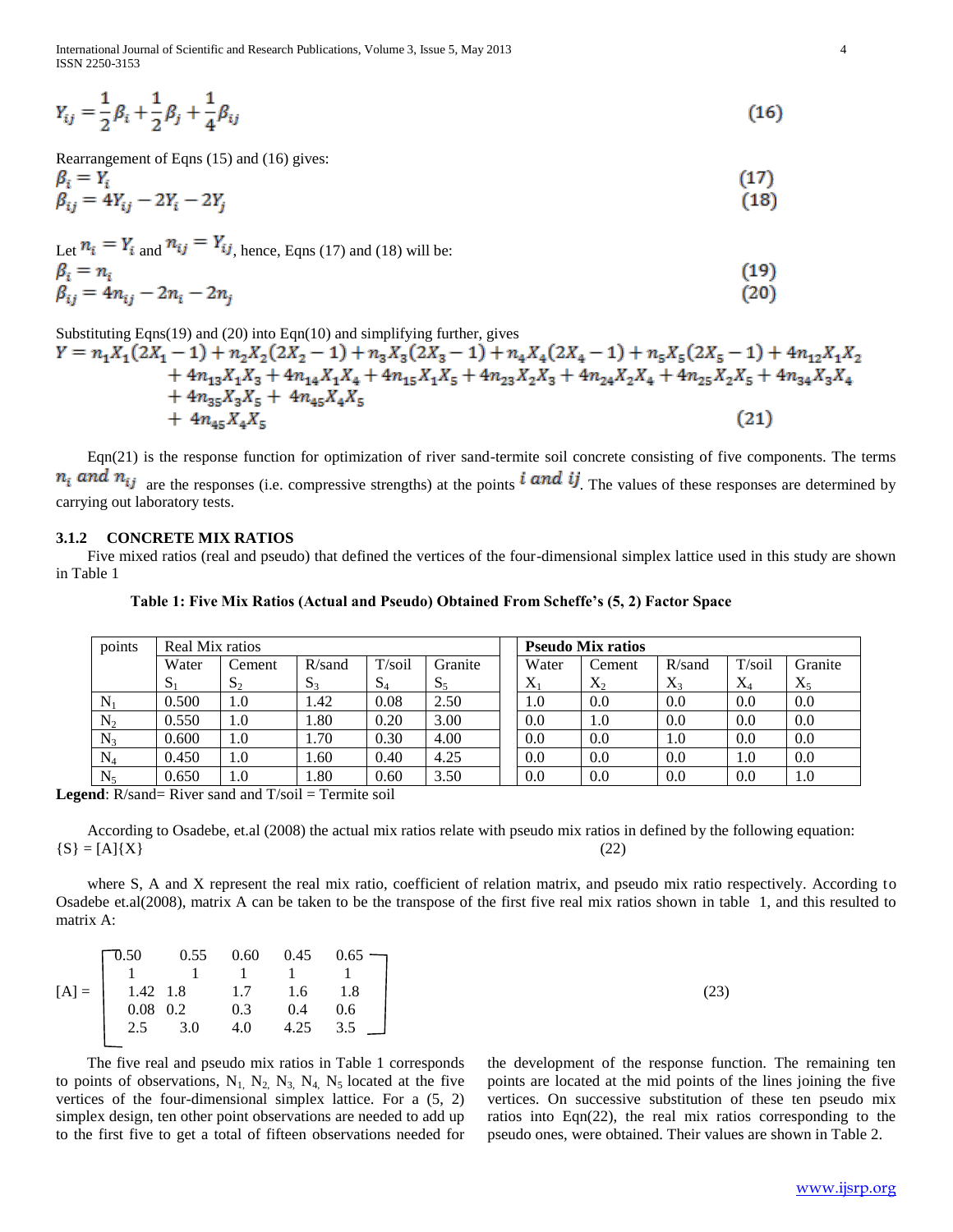| points            | Real Mix ratios |         |           |        |         |       | <b>Pseudo Mix ratios</b> |           |           |         |
|-------------------|-----------------|---------|-----------|--------|---------|-------|--------------------------|-----------|-----------|---------|
|                   | Water           | Cement  | $R/s$ and | T/soil | Granite | Water | Cement                   | $R$ /sand | $T/s$ oil | Granite |
|                   | $S_1$           | $S_2$   | $S_3$     | $S_4$  | $S_5$   | $X_1$ | $X_2$                    | $X_3$     | $\rm X_4$ | $X_5$   |
| $N_{12}$          | 0.525           | 1.0     | 1.61      | 0.14   | 2.75    | 0.5   | 0.5                      | 0.0       | 0.0       | 0.0     |
| $N_{13}$          | 0.550           | 1.0     | 1.56      | 0.19   | 3.25    | 0.5   | 0.0                      | 0.5       | 0.0       | 0.0     |
| $\mathrm{N_{14}}$ | 0.475           | $1.0\,$ | 1.51      | 0.24   | 3.375   | 0.5   | 0.0                      | 0.0       | 0.5       | 0.0     |
| $N_{15}$          | 0.575           | $1.0\,$ | 1.61      | 0.34   | 3.00    | 0.5   | 0.0                      | 0.0       | 0.0       | 0.5     |
| $N_{23}$          | 0.575           | 1.0     | 1.75      | 0.25   | 3.50    | 0.0   | 0.5                      | 0.5       | 0.0       | 0.0     |
| $N_{24}$          | 0.500           | $1.0\,$ | 1.70      | 0.30   | 3.625   | 0.0   | 0.5                      | 0.0       | 0.5       | 0.0     |
| $N_{25}$          | 0.600           | 1.0     | 1.80      | 0.40   | 3.25    | 0.0   | 0.5                      | 0.0       | 0.0       | 0.5     |
| $N_{34}$          | 0.525           | $1.0\,$ | 1.65      | 0.35   | 4.125   | 0.0   | 0.0                      | 0.5       | 0.5       | 0.0     |
| $N_{35}$          | 0.625           | $1.0\,$ | 1.75      | 0.45   | 3.75    | 0.0   | 0.0                      | 0.5       | 0.0       | 0.5     |
| $N_{45}$          | 0.55            | 1.0     | 1.70      | 0.50   | 3.875   | 0.0   | 0.0                      | 0.0       | 0.5       | 0.5     |

**Table2: Additional Ten Mix Ratios (Real and Pseudo) for formulation of the Optimization Function**

Legend: R/sand= River sand and T/soil = Termite soil

In order to validate the optimization function, extra fifteen points  $(C_1, C_2, C_3, C_4, C_5, C_6, C_7, C_8, C_9, C_{10}, C_{11}, C_{12}, C_{13}, C_{14}$ , and  $C_{15}$ ) of observations were used. These observations provided control mix ratios needed to test the validity of the response function. The mix ratios (actual and pseudo) for the entire work are shown in Table 3.

**Table 3: Mix Ratios for Thirty Points Observations (Actual and Pseudo) Obtained From Scheffe's Factor** 

| Points           | Real Mix ratios |        |        |        |         |       |       | <b>Pseudo Mix ratios</b> |                  |          |                  |
|------------------|-----------------|--------|--------|--------|---------|-------|-------|--------------------------|------------------|----------|------------------|
|                  | Water           | Cement | R/sand | T/soil | Granite |       | Water | Cement                   | R/sand           | T/soil   | Granite          |
|                  | $S_1$           | $S_2$  | $S_3$  | $S_4$  | $S_5$   | $X_1$ |       | $X_2$                    | $X_3$            | $X_4$    | $X_5$            |
| $N_1$            | 0.500           | 1.0    | 1.42   | 0.08   | 2.50    | 1.0   |       | 0.0                      | 0.0              | 0.0      | 0.0              |
| $N_2$            | 0.550           | 1.0    | 1.80   | 0.20   | 3.00    | 0.0   |       | 1.0                      | 0.0              | 0.0      | 0.0              |
| $N_3$            | 0.600           | 1.0    | 1.70   | 0.30   | 4.00    | 0.0   |       | 0.0                      | 1.0              | 0.0      | $\overline{0.0}$ |
| $N_4$            | 0.450           | 1.0    | 1.60   | 0.40   | 4.25    | 0.0   |       | 0.0                      | 0.0              | 1.0      | 0.0              |
| $N_5$            | 0.650           | 1.0    | 1.80   | 0.60   | 3.50    | 0.0   |       | 0.0                      | 0.0              | 0.0      | 1.0              |
| $N_{12}$         | 0.525           | 1.0    | 1.61   | 0.14   | 2.75    | 0.5   |       | 0.5                      | 0.0              | 0.0      | 0.0              |
| $N_{13}$         | 0.550           | 1.0    | 1.56   | 0.19   | 3.25    | 0.5   |       | 0.0                      | 0.5              | 0.0      | 0.0              |
| $\rm N_{14}$     | 0.475           | 1.0    | 1.51   | 0.24   | 3.375   | 0.5   |       | 0.0                      | 0.0              | 0.5      | 0.0              |
| $N_{15}$         | 0.575           | 1.0    | 1.61   | 0.34   | 3.00    | 0.5   |       | 0.0                      | 0.0              | 0.0      | 0.5              |
| $N_{23}$         | 0.575           | 1.0    | 1.75   | 0.25   | 3.50    | 0.0   |       | 0.5                      | 0.5              | 0.0      | 0.0              |
|                  |                 |        |        |        |         |       |       |                          |                  |          |                  |
| $N_{24}$         | 0.500           | 1.0    | 1.70   | 0.30   | 3.625   | 0.0   |       | 0.5                      | 0.0              | 0.5      | 0.0              |
| $N_{25}$         | 0.600           | 1.0    | 1.80   | 0.40   | 3.25    | 0.0   |       | 0.5                      | 0.0              | 0.0      | 0.5              |
| $N_{34}$         | 0.525           | 1.0    | 1.65   | 0.35   | 4.125   | 0.0   |       | 0.0                      | 0.5              | 0.5      | 0.0              |
| $N_{35}$         | 0.625           | 1.0    | 1.75   | 0.45   | 3.75    | 0.0   |       | 0.0                      | 0.5              | 0.0      | 0.5              |
| $N_{45}$         | 0.55            | 1.0    | 1.70   | 0.50   | 3.875   | 0.0   |       | $0.0\,$                  | 0.0              | 0.5      | 0.5              |
| <b>CONTROL</b>   |                 |        |        |        |         |       |       |                          |                  |          |                  |
| $C_1$            | 0.546           | 0.993  | 1.828  | 0.192  | 3.143   |       | 0.333 | 0.333                    | 0.333            | $\Omega$ | $\overline{0}$   |
| C <sub>2</sub>   | 0.513           | 0.993  | 1.562  | 0.258  | 3.556   |       | 0.333 | 0.00                     | 0.333            | 0.333    | $\overline{0}$   |
| $C_3$            | 0.530           | 0.993  | 1.595  | 0.357  | 3.391   |       | 0.333 | 0.00                     | $\boldsymbol{0}$ | 0.333    | 0.333            |
| C <sub>4</sub>   | 0.525           | 1.0    | 1.630  | 0.245  | 3.438   | 0.25  |       | 0.25                     | 0.25             | 0.25     | 0.00             |
| $C_5$            | 0.550           | 1.0    | 1.630  | 0.345  | 3.563   | 0.25  |       | 0.00                     | 0.25             | 0.25     | 0.25             |
| $\overline{C_6}$ | 0.575           | 1.0    | 1.680  | 0.295  | 3.250   | 0.25  |       | 0.25                     | 0.25             | 0.00     | 0.25             |
| $C_7$            | 0.0538          | 1.0    | 1.585  | 0.165  | 3.000   | 0.50  |       | 0.25                     | 0.25             | 0.00     | 0.00             |
| $C_8$            | 0.600           | 1.0    | 1.680  | 0.395  | 3.375   | 0.25  |       | 0.00                     | 0.25             | 0.00     | 0.50             |
| $C_9$            | 0.520           | 1.0    | 1.588  | 0.212  | 3.250   | 0.40  |       | 0.20                     | 0.20             | 0.20     | 0.00             |
| $C_{10}$         | 0.550           | 1.0    | 1.664  | 0.316  | 3.450   | 0.20  |       | 0.20                     | 0.20             | 0.20     | 0.20             |
| $C_{11}$         | 0.545           | 1.0    | 1.626  | 0.304  | 3.400   | 0.30  |       | 0.10                     | 0.20             | 0.20     | 0.20             |
| $C_{12}$         | 0.545           | 1.0    | 1.682  | 0.348  | 3.625   | 0.10  |       | 0.20                     | 0.20             | 0.30     | 0.20             |
| $C_{13}$         | 0.570           | 1.0    | 1.642  | 0.283  | 3.200   | 0.35  |       | 0.15                     | 0.25             | 0.00     | 0.25             |
| $C_{14}$         | 0.545           | 1.0    | 1.650  | 0.305  | 3.375   | 0.25  |       | 0.20                     | 0.15             | 0.20     | 0.20             |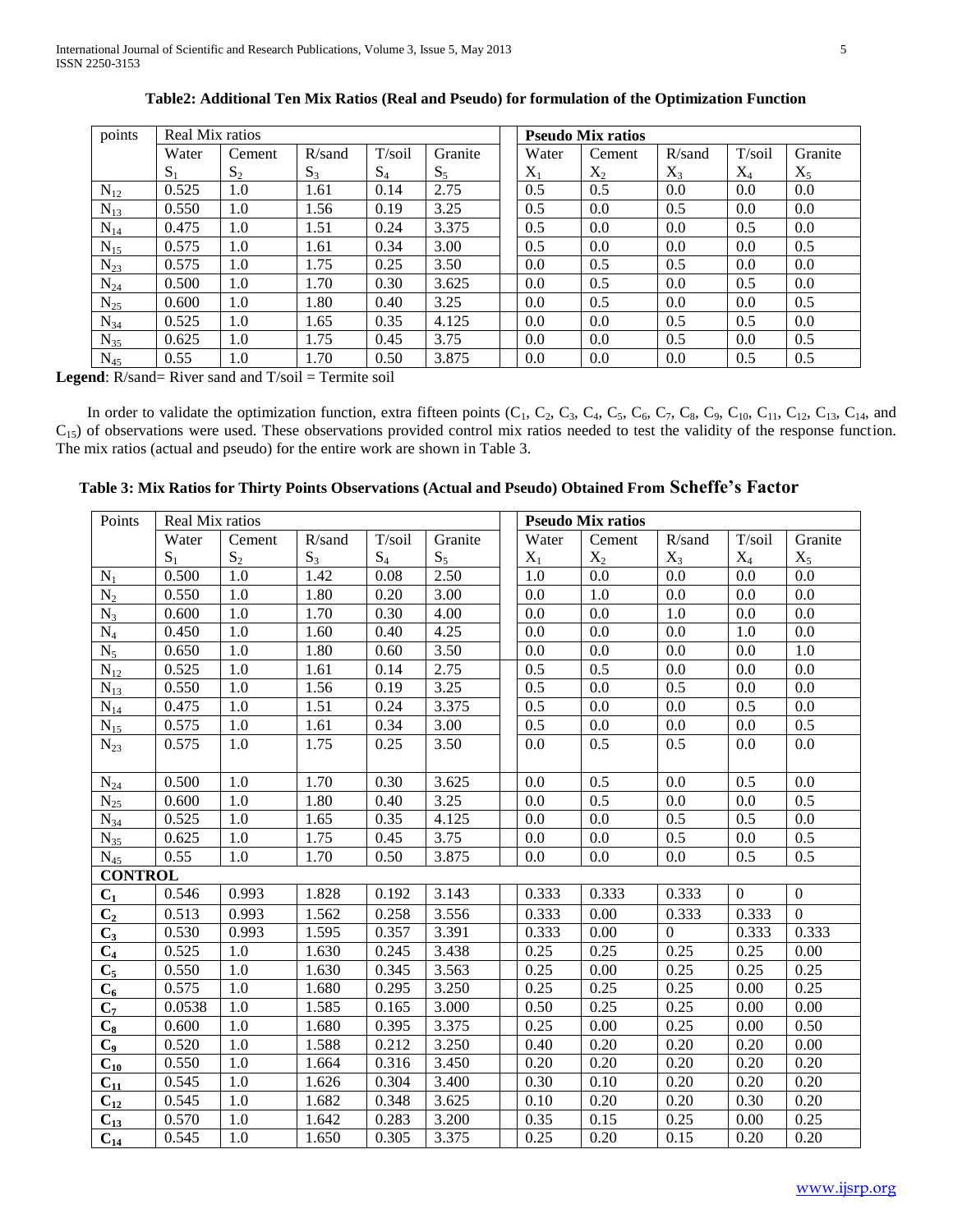| $U_{15}$ | 520<br>U.JJ0 | .0<br>___ | 1.589<br>. | 0.306 | $ -$<br><u>.</u><br>. | $\overline{A}$<br>0.45 | 0.05 | 0.00 | 0.20<br>the contract of the contract of the con- | 0.30 |  |
|----------|--------------|-----------|------------|-------|-----------------------|------------------------|------|------|--------------------------------------------------|------|--|
|          |              |           |            |       |                       |                        |      |      |                                                  |      |  |

# **3.2 COMPRESSIVE STRENGTH TEST**

 Compressive strength tests were carried out in order to determine the responses needed to formulate and validate the optimization function. The river sand- termite soil concrete specimen, were concrete cubes measuring 150 x 150x 150 mm in size. A total of ninety cubes were produced from the thirty mix ratios given in T able 3, three cubes from each mix. The first set of 45 cubes made from first set of fifteen mix ratios, were used in

formulating the final optimization functions, while the second set of 45 cubes from the second set of fifteen mix ratios, were used as control test for validating the optimization functions .The concrete cubes were cured in water for 28 days, and tested in compression thereafter. The compression load at failure were recorded and used in Eqn( 24) to determine the compressive strength of the river sand-termite soil concrete and presented in Table 4:

$$
Compressive strength = \frac{compressive load of cube at failure (N)}{cross sectional area of mould (mm2)}
$$
 (24)

## III. RESULTS AND ANALYSIS

The results of compressive strength obtained from both in experiment and the optimization function's are given in Table 4

# **Table 4: Compressive strength (N/mm<sup>2</sup> ) of the 28 day old concrete cubes**

| <b>Points</b>       | Compressive Strength $(N/mm2)$ |                    |               | <b>Mean</b><br><b>Experiment</b><br>compressive strength<br>(N/mm <sup>2</sup> ) | <b>Predicted Compressive</b><br><b>Strength of Concrete</b><br>cubes<br>(N/mm <sup>2</sup> ) |  |  |
|---------------------|--------------------------------|--------------------|---------------|----------------------------------------------------------------------------------|----------------------------------------------------------------------------------------------|--|--|
|                     | <b>Replicate 1</b>             | <b>Replicate 2</b> | Replicate $3$ |                                                                                  |                                                                                              |  |  |
|                     |                                |                    |               |                                                                                  |                                                                                              |  |  |
| $N_1$               | 25.77                          | 26.22              | 20.44         | 24.14                                                                            | 24.14                                                                                        |  |  |
| $N_2$               | 24.44                          | 21.33              | 27.11         | 24.29                                                                            | 24.29                                                                                        |  |  |
| $N_3$               | 24.89                          | 26.67              | 27.78         | 26.45                                                                            | 26.45                                                                                        |  |  |
| $N_4$               | 24.22                          | 23.33              | 23.11         | 23.55                                                                            | 23.55                                                                                        |  |  |
| $N_5$               | 25.11                          | 22.22              | 23.56         | 23.63                                                                            | 23.63                                                                                        |  |  |
| $\overline{N}_{12}$ | 24.89                          | 25.33              | 23.56         | 24.59                                                                            | 24.59                                                                                        |  |  |
| $N_{13}$            | 22.67                          | 24.89              | 23.56         | 23.71                                                                            | 23.71                                                                                        |  |  |
| $N_{14}$            | 22.22                          | 23.56              | 25.33         | $\overline{23.70}$                                                               | 23.70                                                                                        |  |  |
| $N_{15}$            | 24.00                          | 24.00              | 22.67         | 23.56                                                                            | 23.56                                                                                        |  |  |
| $N_{23}$            | 29.11                          | $\overline{30.22}$ | 31.11         | 30.15                                                                            | 30.15                                                                                        |  |  |
| $N_{24}$            | 21.78                          | 19.11              | 19.11         | 20.00                                                                            | 20.00                                                                                        |  |  |
| $N_{25}$            | 20.89                          | 18.22              | 18.67         | 18.96                                                                            | 18.96                                                                                        |  |  |
| $N_{34}$            | 16.89                          | 17.33              | 17.33         | 17.19                                                                            | 17.19                                                                                        |  |  |
| $N_{35}$            | 16.89                          | 17.11              | 16.89         | 16.96                                                                            | 16.96                                                                                        |  |  |
| N 45                | 11.56                          | 11.11              | 11.11         | 11.26                                                                            | 11.26                                                                                        |  |  |
| $C_1$               | 25.40                          | 25.20              | 25.30         | 25.30                                                                            | 26.55                                                                                        |  |  |
| $\overline{C_2}$    | 19.78                          | 19.56              | 19.64         | 19.66                                                                            | 20.47                                                                                        |  |  |
| $\overline{C_3}$    | 18.98                          | 19.00              | 19.08         | 19.02                                                                            | 18.09                                                                                        |  |  |
| $\overline{C_4}$    | 21.83                          | 22.12              | 22.20         | 22.05                                                                            | 22.53                                                                                        |  |  |
| $C_5$               | 21.78                          | 20.00              | 20.89         | 20.89                                                                            | 16.87                                                                                        |  |  |
| $\overline{C_6}$    | 22.91                          | 22.53              | 22.78         | 22.74                                                                            | 22.17                                                                                        |  |  |
| $\overline{C_7}$    | 23.78                          | 25.11              | 24.22         | 24.37                                                                            | 25.35                                                                                        |  |  |
| $C_8$               | 20.44                          | 20.02              | 20.44         | 20.30                                                                            | 19.86                                                                                        |  |  |
| $C_9$               | 22.54                          | 22.33              | 22.69         | 22.52                                                                            | 22.97                                                                                        |  |  |
| $\overline{C_{10}}$ | 18.24                          | 18.25              | 18.59         | 18.36                                                                            | 18.97                                                                                        |  |  |
| $\overline{C_{11}}$ | 19.98                          | 20.07              | 20.07         | 20.04                                                                            | 19.10                                                                                        |  |  |
| $\overline{C_{12}}$ | 17.33                          | 18.67              | 17.33         | 17.78                                                                            | 17.11                                                                                        |  |  |
| $C_{13}$            | 22.35                          | 22.35              | 22.20         | 22.30                                                                            | 21.97                                                                                        |  |  |
| $C_{14}$            | 18.63                          | 18.67              | 18.62         | 18.64                                                                            | 19.31                                                                                        |  |  |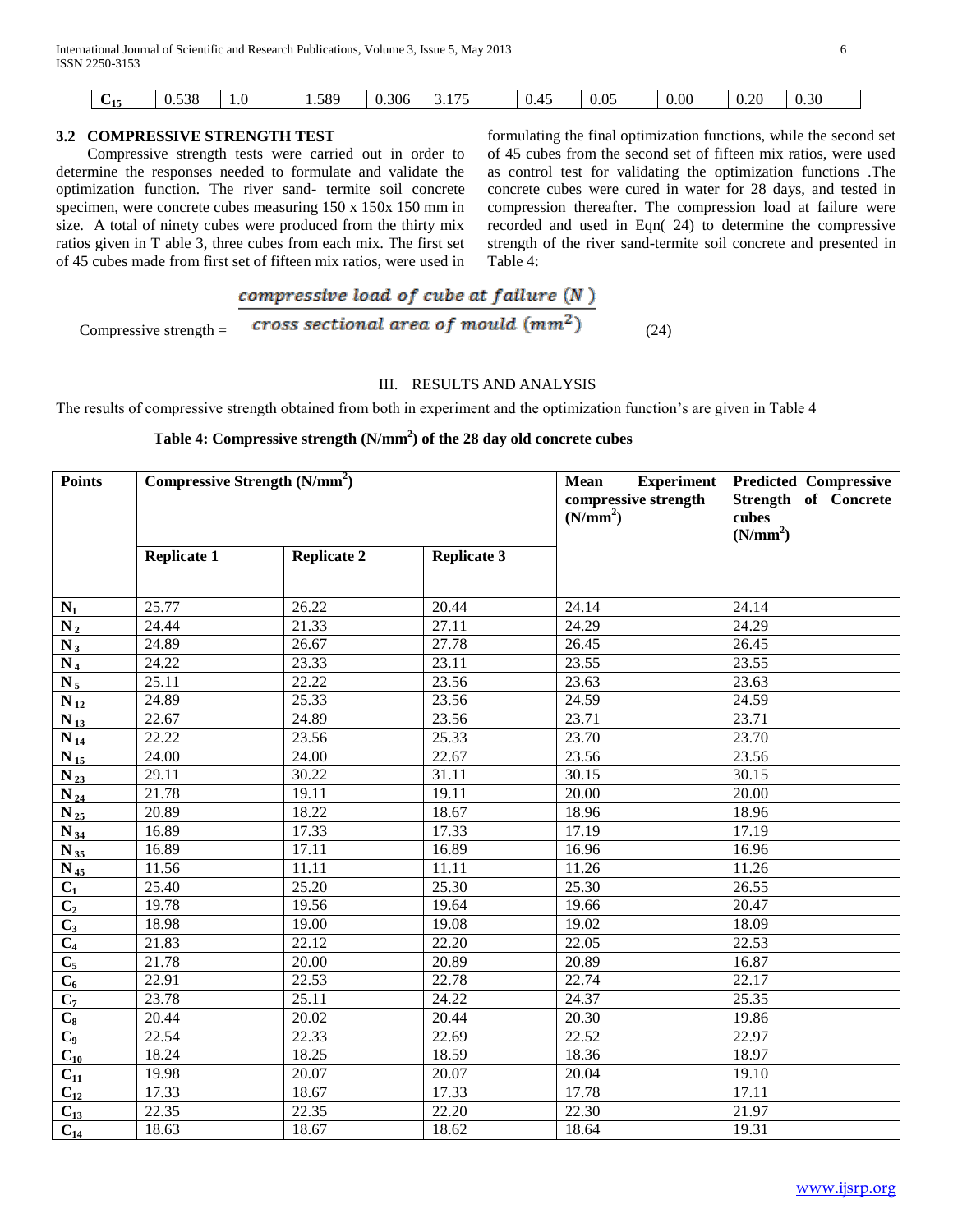| '15 | 0.1.00 | 21.04<br>$\sim$ $\sim$ | ററ<br>0 - ئە | 21.08<br>. | 20.27 |
|-----|--------|------------------------|--------------|------------|-------|
|     |        |                        |              |            |       |

## **4.1 OPTIMIZATION FUNCTION FOR PREDICTING THE COMPRESSIVE STRENGTH OF THE CONCRETE**

 The final optimization function is obtained by substituting compressive strength of concrete cubes from the first fifteen points of observations  $(N_1, N_2, N_3, N_4, N_5, N_6, N_7, N_8, N_9, N_{10}, N_{11}, N_{12}, N_{13}, N_{14}$ , and  $N_{15}$ ) into Eqn (21) to obtain:

 $24.14(2X_1 - 1)X_1 +$  $Y = 24.29(2X_2 - 1)X_2 + 26.45(2X_3 - 1)X_3 + 23.55(2X_4 - 1)X_4 + 23.63(2X_5 - 1)X_5 + 98.36X_1 X_2 +$  $\begin{array}{r}94.84X_1\ \ X_3\ +\ 94.80X_1\ \ X_4\ +\ 94.24X_1\ \ X_5\ +\ 120.60X_2\ \ X_3\ +\ 80.00X_2\ \ X_4\ +\ 75.84X_2\ \ X_5\ +\ 68.76X_3\ \ X_4\ +\ 67.84X_3\ \ X_5\ +\ 45.04X_4\ \ X_5\ \ \end{array}$ 

The Eqn (25) is the final function for the optimization of compressive strength of river sand-termite soil concrete.

## **TEST OF ADEQUACY OF THE MODEL**

**The test for adequacy of the optimization function, obtained from the (5,2) simplex design, was done using statistical student's** t-test at 95% accuracy level. The compressive strength at the control points

(i.e.  $C_1, C_2, C_3, C_4, C_5, C_6, C_7, C_8, C_9, C_{10}, C_{11}, C_{12}, C_{13}, C_{14}, C_{15}$ ). Two hypotheses were considered in the test namely:

- L<sub>1</sub>, C<sub>2</sub>, C<sub>3</sub>, C<sub>4</sub>, C<sub>5</sub>, C<sub>6</sub>, C<sub>7</sub>, C<sub>8</sub>, C<sub>9</sub>, C<sub>10</sub>, C<sub>11</sub>, C<sub>12</sub>, C<sub>13</sub>, C<sub>14</sub>, C<sub>15</sub>, L<sub>16</sub>, C<sub>15</sub>, L<sub>16</sub>, C<sub>15</sub>, L<sub>16</sub>, C<sub>14</sub>, C<sub>15</sub>, C<sub>14</sub>, C<sub>15</sub>, C<sub>8</sub>, C<sub>9</sub>, C<sub>9</sub>, C<sub>10</sub>, C<sub>11</sub>, C<sub>12</sub>, C<sub>13</sub>, C<sub>14</sub>, C<sub>15</sub>, L<sub>1</sub> and the cube strength results obtained from the optimization function.
- **stre** b) **Alternative Hypothesis:** At 95% accuracy level, there is a significant difference between the laboratory concrete cube strength and concrete cube strength obtained from the optimization model.

The test is carried out as shown in Table 6

**Table 6: Statistical Student's t-test for (5,2) simplex design**

|          |                   | <b>TWO-TAILED t-TEST</b> |                   |                      |                 |
|----------|-------------------|--------------------------|-------------------|----------------------|-----------------|
| Point    | ${\bf Y}_{\bf E}$ | $Y_M$                    | $D_i = Y_E - Y_M$ | $D_A - D_i$          | $(D_A - D_i)^2$ |
| $C_1$    | 25.30             | 26.55                    | $-1.25$           | 1.4627               | 2.1395          |
| $C_2$    | 19.66             | 20.47                    | $-0.81$           | 1.0227               | 1.0459          |
| $C_3$    | 19.02             | 18.09                    | 0.93              | $-0.7173$            | 0.5145          |
| $C_4$    | 22.05             | 22.53                    | $-0.48$           | 0.6927               | 0.4798          |
| $C_5$    | 20.89             | 16.87                    | 4.02              | $-3.8073$            | 14.4955         |
| $C_6$    | 24.74             | 22.17                    | 0.30              | $-0.0873$            | 0.0076          |
| $C_7$    | 24.37             | 25.35                    | $-0.98$           | 1.1927               | 1.4225          |
| $C_8$    | 20.30             | 19.86                    | 0.44              | $-0.2273$            | 0.0517          |
| $C_9$    | 22.52             | 22.97                    | $-0.45$           | 0.6627               | 0.4392          |
| $C_{10}$ | 18.36             | 18.97                    | $-0.61$           | 0.8227               | 0.6768          |
| $C_{11}$ | 20.04             | 19.10                    | 0.94              | $-0.7273$            | 0.5290          |
| $C_{12}$ | 17.78             | 17.11                    | 0.67              | $-0.4573$            | 0.2091          |
| $C_{13}$ | 22.30             | 21.97                    | 0.33              | $-0.1173$            | 0.0138          |
| $C_{14}$ | 18.64             | 19.31                    | $-0.67$           | 0.8827               | 0.7792          |
| $C_{15}$ | 21.08             | 20.27                    | 0.81              | $-0.5973$            | 0.568           |
|          |                   | $\sum D_{i=1}$           | 3.19              | $\sum (D_A - D_i)^2$ | 23.1567         |

**Legend**:  $Y_E$  is the experiment compressive strength and  $Y_M$  is the Model compressive strength Let:

 $D_i$  = The difference of Compressive strength obtained from Experiment,  $Y_E$  and the one optimization function,  $Y_M$  $D_A$  = The mean of  $D_i = \frac{\sum D_i}{N}$